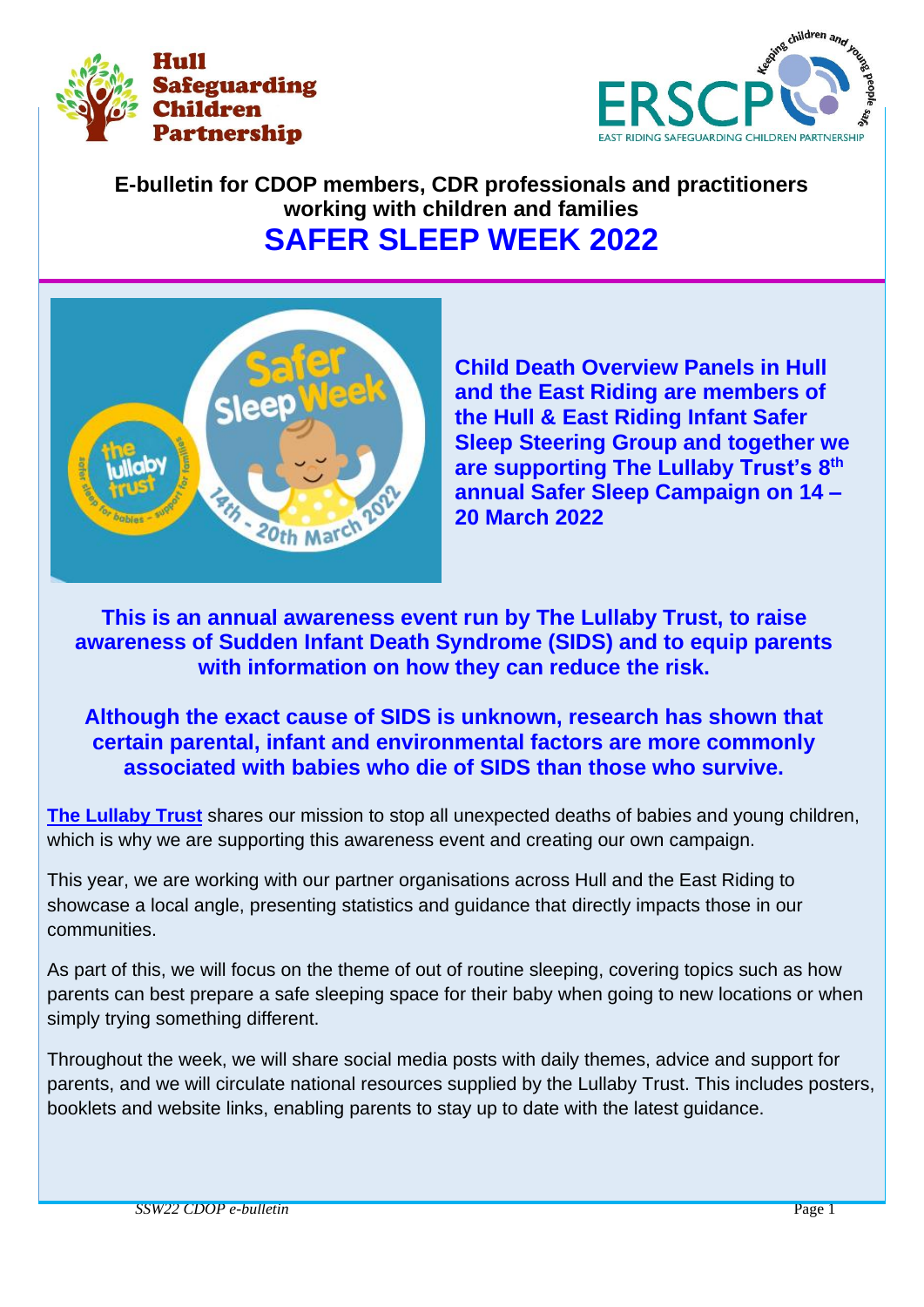By the end of the week, it's our goal that we will have shared useful information and helpful tips that are easy to remember, and therefore easy to apply no matter what scenario a parent may find themselves in, so that all families can move forwards knowing that they're well-equipped with the knowledge to keep their babies safe when sleeping.

# ➢ **The Lullaby Trust's campaign focuses on the digital world, reminding parents and carers to follow simple and evidence based safer sleep messages rather than the hints, tips and hacks shared through social media sites.**

The aim of their campaign:

- ❖ To continue to reduce the number of SIDS deaths by raising awareness of safer sleep on social media
- ❖ Challenge the high volume of unsafe sleep space images on social media by encouraging influencers and parents to only share images that conform to the evidence based safer sleep advice
- ❖ To identify how social media consumption is influencing parents and carers when it comes to safer sleep and sleep products
- ❖ To raise awareness of the risks associated with SIDS and how they can be avoided

Key Messages

- ❖ The Lullaby Trust can help and support all parents to understand SIDS and safer sleep and feel confident when caring for their baby
- ❖ Safer sleep only works if followed consistently so it is vital that all those who care for a child know how to reduce the risk of SIDS
- ❖ SIDS is only rare because people follow safer sleep advice
- ➢ **Our local Safer Sleep Steering Group is using the campaign to build in learning from the [Out of Routine report](https://assets.publishing.service.gov.uk/government/uploads/system/uploads/attachment_data/file/901091/DfE_Death_in_infancy_review.pdf) – this review of sudden unexpected death in infancy (SUDI) in families where children are considered at risk of significant harm was the second review by the Child Safeguarding Practice Review Panel, as infants dying suddenly and unexpectedly represented one of the largest groups of cases notified to the Panel.**

'Out of Routine' reports that cases reviewed demonstrated a continuum of risk where predisposing risks were often combined with out-of-routine incidents or 'situational risks' and that almost all of the infant deaths involved parents co-sleeping in unsafe sleep environments with infants, often when the parents had consumed alcohol or drugs; in addition, there were wider safeguarding concerns often involving cumulative neglect, domestic violence, parental mental health concerns and substance misuse.

# **Pre-disposing risks of SUDI Situational risks**

- Smoking in pregnancy  **Smoking'** 'Late booking'
- 
- 
- 
- Socio-economic deprivation **other safeguarding risks**
- 
- Overcrowding and temporary accommodation professionals
- Adverse childhood experiences Co-sleeping
- Previous safeguarding concerns
- Mother under 20

- 
- Maternal obesity  **Cumulative neglect**
- Premature birth Domestic abuse, mental health • Low birth weight concerns, substance misuse and
- Low-income household **•** Low-income household
	-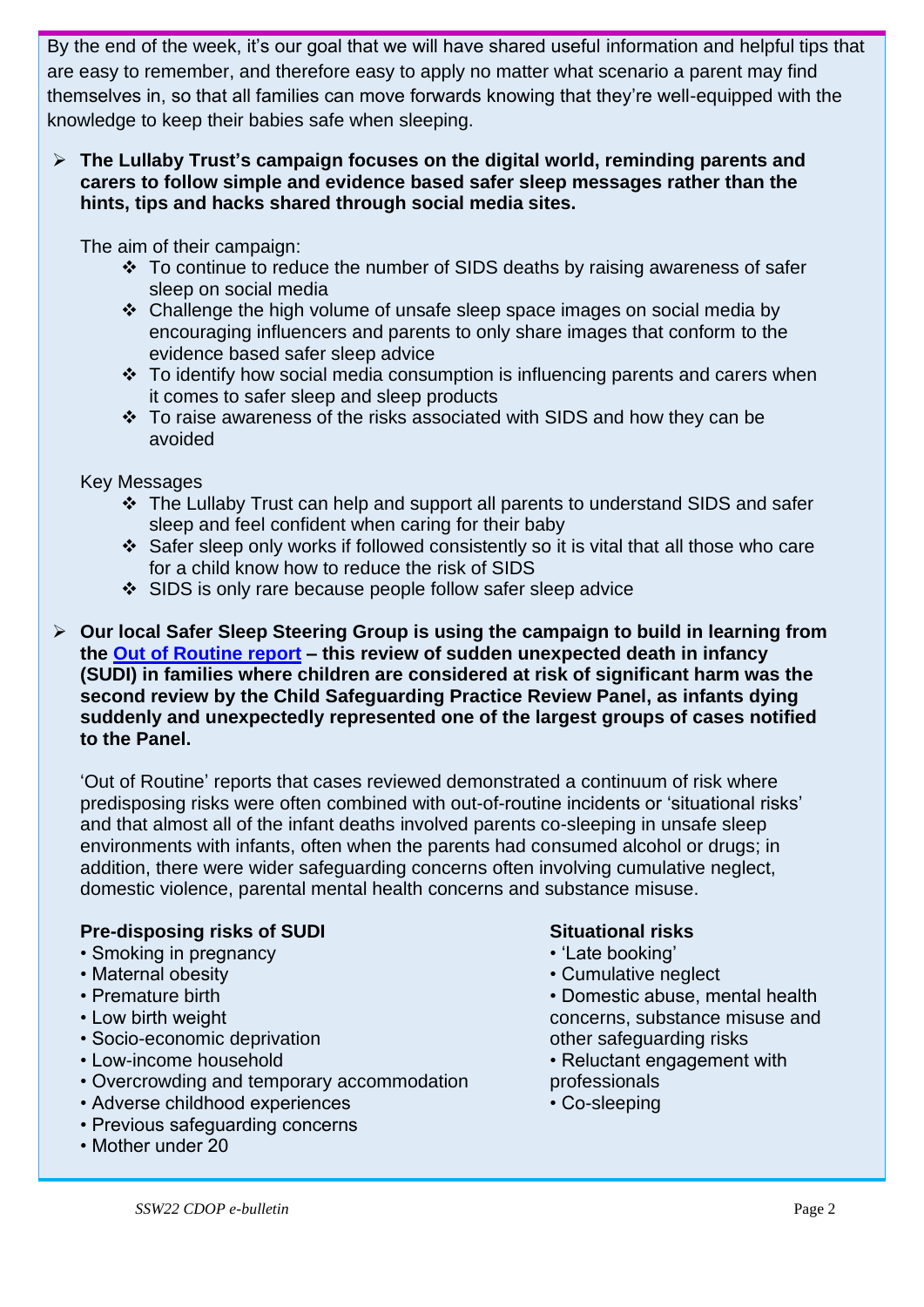### **Other pre-disposing risks**

• Out-of-routine / critical incidents / unsafe sleep environment

#### **Conclusions:**

- $\triangleright$  Parents need advice from someone they trust and believe
- $\triangleright$  Co-sleeping is too common and too complex to apply a simple ban
- $\triangleright$  Provide parents with plausible mechanisms of harm, e.g. risk of suffocation when co-sleeping on a sofa
- ➢ Planning for infant safety during disrupted routines might avoid rare but lethal scenarios

SUDI risk reduction should not be seen in isolation from other risk factors and practitioners in all agencies who are working with children at risk should have an understanding of parental decision making and methods to support these parents to support change in behaviours e.g. by listening carefully and offering information appropriate to parents' needs. Always be inclusive of fathers in 'meaningful, open, non-judgemental conversations' about safer sleep, including co-sleeping.

### **Please support the campaign by sharing social media posts across your personal and organisation platforms**

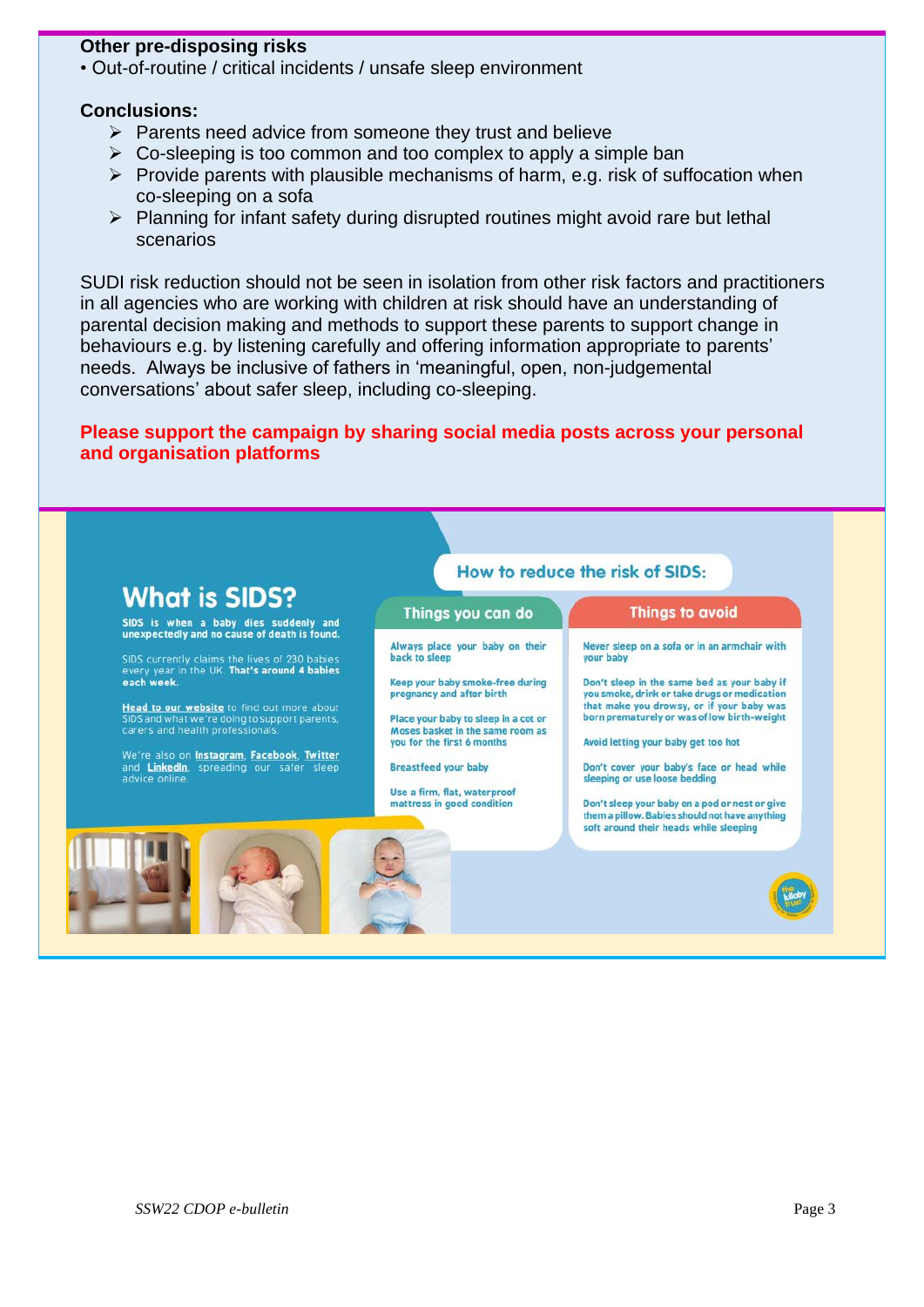| Share your safer sleep spaces with us on<br>Instagram using the hashtag dictskeepitch<br>This cot may<br>Don't forget to tag alullaby trust<br>everything yo<br>is safe for yo<br>For a safer night's sleep, follow our<br><b>Download</b><br>safer sleep advice and help protect<br>your baby from sudden infant death<br>20th March<br>syndrome (SIDS).<br>your free<br><b>Our safer</b><br>ings to be<br><b>Safer Sleep</b><br>leep advice<br>aware of:<br>Loose, bulky<br>Place baby on<br>bedding may look<br>their back<br><b>Week poster</b><br>comfy but can lead<br>On a firm, flat,<br>to overheating<br>waterproof<br>Cots filled with toys<br>mattress<br>and cot bumpers<br>In a clear sleep<br>can cause accidents<br>space free of<br>pack<br>Pods and nests<br>bumpers, toys,<br>don't have a British<br>pillows and loose<br>bedding<br>Standard as a<br>sleeping product<br>For every sleep<br>Info-Pack-SSW22.pdf (lullabytrust.org.uk) |                                                                                                                                                                                                                    |  |  |
|------------------------------------------------------------------------------------------------------------------------------------------------------------------------------------------------------------------------------------------------------------------------------------------------------------------------------------------------------------------------------------------------------------------------------------------------------------------------------------------------------------------------------------------------------------------------------------------------------------------------------------------------------------------------------------------------------------------------------------------------------------------------------------------------------------------------------------------------------------------------------------------------------------------------------------------------------------|--------------------------------------------------------------------------------------------------------------------------------------------------------------------------------------------------------------------|--|--|
| <b>SPREAD THE WORD</b><br>Please share The Lullaby Trust's social media<br>posts using hashtag #SaferSleepWeek and<br>share their free online Safer Sleep resources<br>WEET<br>> ≡≡<br><b>COMMENT</b>                                                                                                                                                                                                                                                                                                                                                                                                                                                                                                                                                                                                                                                                                                                                                      | #SaferSleepWeek<br><b>Twitter</b><br>Instagram<br>Facebook<br>LinkedIn                                                                                                                                             |  |  |
| Hull Safeguarding Children Partnership has developed some<br><b>E-LEARNING ON SAFER SLEEP</b><br>East Riding safer sleep e-learning training is through The<br>Virtual College Infant Safer Sleep module                                                                                                                                                                                                                                                                                                                                                                                                                                                                                                                                                                                                                                                                                                                                                   | Hull City Council employees can<br>apply through Oracle Learner self-<br>service<br>Non-HCC employees can email<br>LearningandDevelopment@hullcc.go<br>v.uk for access instructions<br><b>East Riding training</b> |  |  |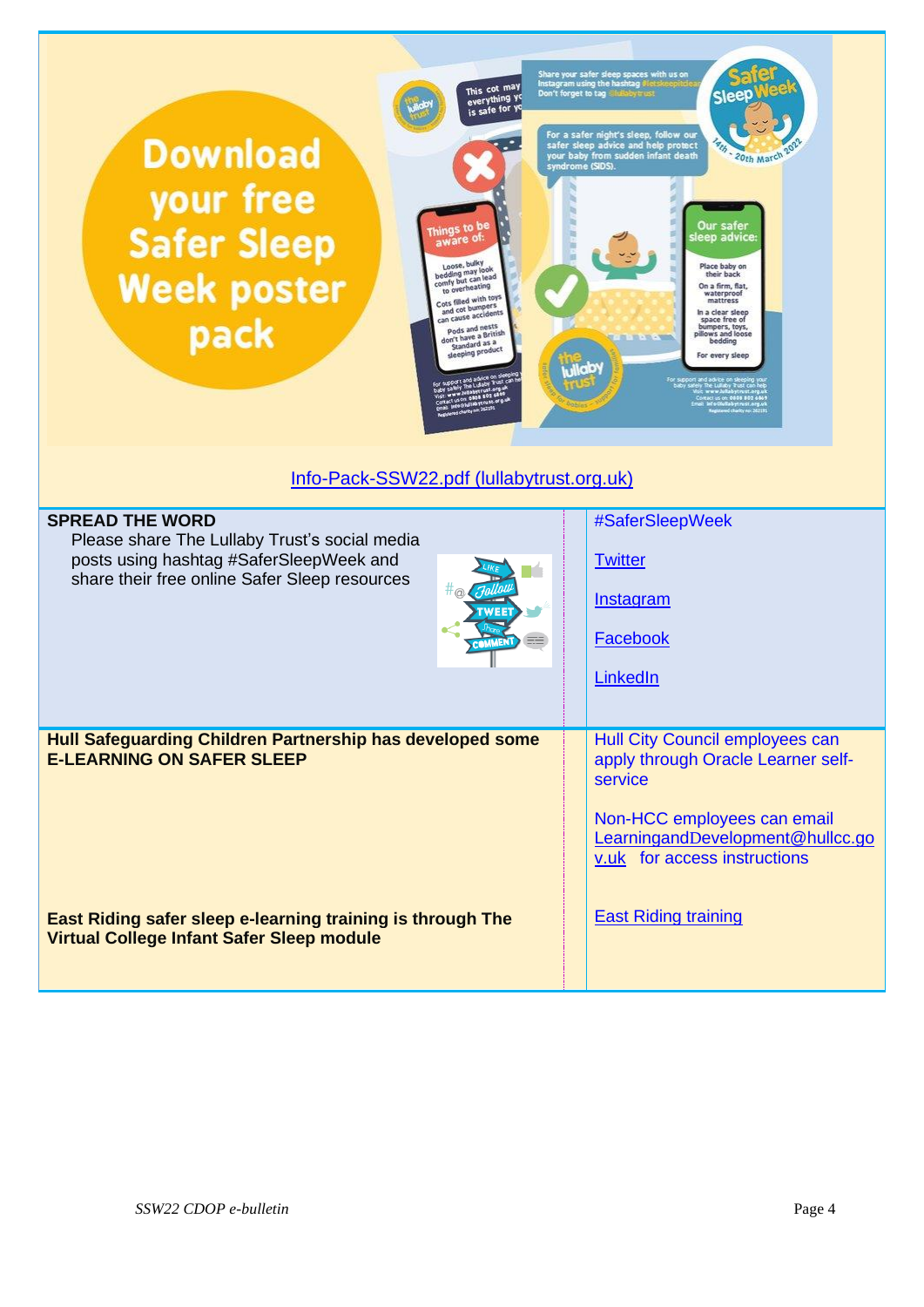# **KEY STATISTICS FOR YORKSHIRE AND THE HUMBER**

On average 4 babies die, suddenly and unexpectedly, every week in the UK and no cause will be found. This is known as sudden infant death syndrome (SIDS). Although the exact cause of SIDS is unknown, research has shown that certain maternal, infant and environmental factors are more commonly associated with babies who die of SIDS than those who survive.

Increased awareness of safer sleep practices has led to a significant reduction in the number of deaths and rates have fallen by 81% since the 1991 Back to Sleep campaign.

The latest results from the Office for National Statistics (ONS) showed that the average SIDS rate in England and Wales decreased from 0.32 per 1,000 live births in 2018 to 0.27 per 1,000 live births in 2019. In that time, the SIDS rate in Yorkshire and The Humber has increased from 0.43 per 1,000 live births in 2018 to 0.50 per 1,000 live births in 2019. Yorkshire and The Humber now has the highest rate of SIDS deaths in England and Wales.

This is very worrying and action must be taken to bring down the number of babies dying in our region by making sure all parents and professionals have access to information on how to reduce the risk of SIDS. If all parents followed safer sleep advice, many more babies' lives could be saved. The Lullaby Trust has been working hard to bring down SIDS rates; with help from agencies working with families we can reduce infant mortality and move closer to reducing unexpected infant deaths.

# **What we are doing:**

# Supporting Safer Sleep Week 2022

Through local agency involvement in the campaign, we will aim to reach as many families as possible with evidence based life saving safer sleep advice. This year the Lullaby Trust campaign will focus on unsafe baby sleep products and practices popularised on social media, reminding parents and carers that all their baby needs is a clear cot for a safer sleep. So, we will be raising awareness of SIDS and equip parents with information on how they can reduce the risk, using a range of Lullaby Trust resources/a digital information pack.

# Ensuring professionals know the advice

Any professional coming into contact with families with young babies can make a difference. Health professionals are key, but others including housing, social care and emergency services have the potential to make a difference areas. Some agencies are offering training and advice to local staff who work with families with babies and young children.

Agencies use a range of Lullaby Trust information with parents, printed and online leaflets and posters on all aspects of safer sleep and practices that can reduce the risk of SIDS; ranging from Easy Read cards (produced in 22 languages) to more in-depth information.

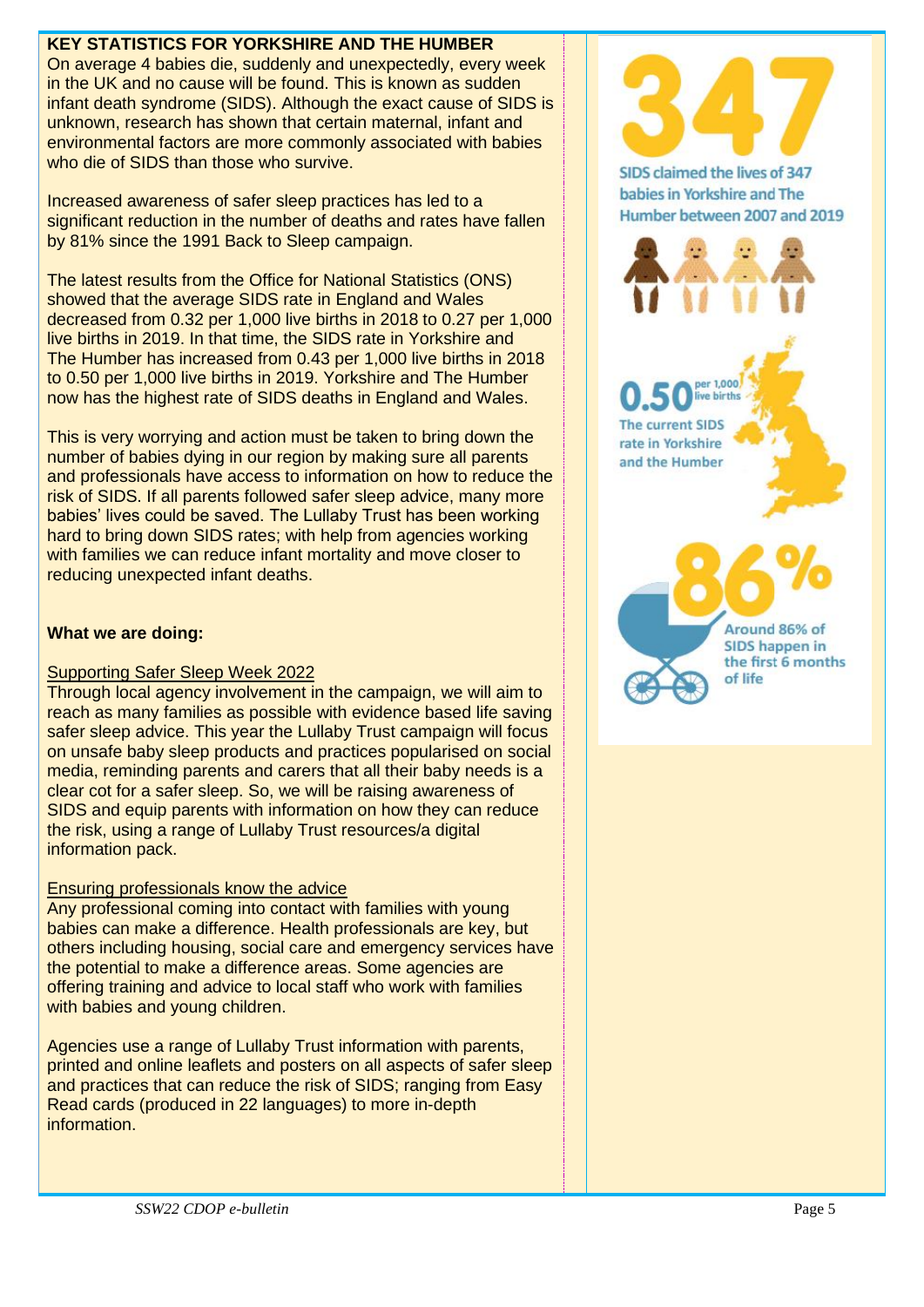# Support vulnerable families in your area

We know how hard it is for bereaved families to have another baby, particularly if their baby died suddenly and unexpectedly. It is common for parents to worry that the same thing will happen again.

Hull has commissioned the CONI programme (care of next infant) – the original programme was set up in 1988 and is run in partnership with The Lullaby Trust and public health services. Working with the NHS, the programme is a national health visitor led service for bereaved parents which supports families before and after the birth of their new baby. It provides support for families who have experienced or are at higher risk of SIDS or sudden and unexpected baby death, and who are expecting or have given birth to a new baby. The CONI programme provides specialist advice, information and support to health professionals. They in turn, support bereaved families with their subsequent babies to help them enjoy the first year of their baby's life as these families are often very anxious.

# **Reminder of KEY MESSAGES**

# **THINGS PARENTS AND CARERS CAN DO:**

- $\checkmark$  Always place a baby on their back to sleep
- $\checkmark$  Place a baby to sleep in a cot or Moses basket in the same rom as parents/carers for the first 6 months
- $\checkmark$  Keep a baby smoke free during pregnancy and after birth
- ✓ Breastfeed
- $\checkmark$  Use a firm, flat, waterproof mattress in good condition
- $\checkmark$  If they chose to use a dummy it should be part of a baby's regular sleep routine

# **THINGS PARENTS AND CARERS SHOULD AVOID:**

- **\*** Never sleep on a sofa or in an armchair with a baby
- **\*** Don't sleep in the same bed as a baby if:
	- $\triangleright$  they smoke
	- $\triangleright$  they have drunk alcohol
	- $\triangleright$  they take drugs (or medication that can cause drowsiness)
	- $\triangleright$  if the baby was born prematurely
	- $\triangleright$  if the baby was of low birth-weight
- \* Avoid letting a baby get too hot
- **\*** Don't cover a baby's face or head while sleeping or use loose bedding
- **\*** Remove all pillows, soft bedding, cot bumpers and soft toys from the cot
- **★** Don't sleep a baby on a pod or nest

# ➢ **Video on how to REDUCE THE RISK OF SIDS**

➢ **Lift the Baby safer sleep campaign video** - produced by fathers

[Care of Next Infant \(CONI\):](https://www.lullabytrust.org.uk/professionals/care-of-next-infant/information-for-professionals/)  [information for professionals -](https://www.lullabytrust.org.uk/professionals/care-of-next-infant/information-for-professionals/) The [Lullaby Trust](https://www.lullabytrust.org.uk/professionals/care-of-next-infant/information-for-professionals/)



**The ABCs** of Safer Sleep



sleep space.

# [The Lullaby Trust video](https://www.lullabytrust.org.uk/safer-sleep)

<https://liftthebaby.org.uk/>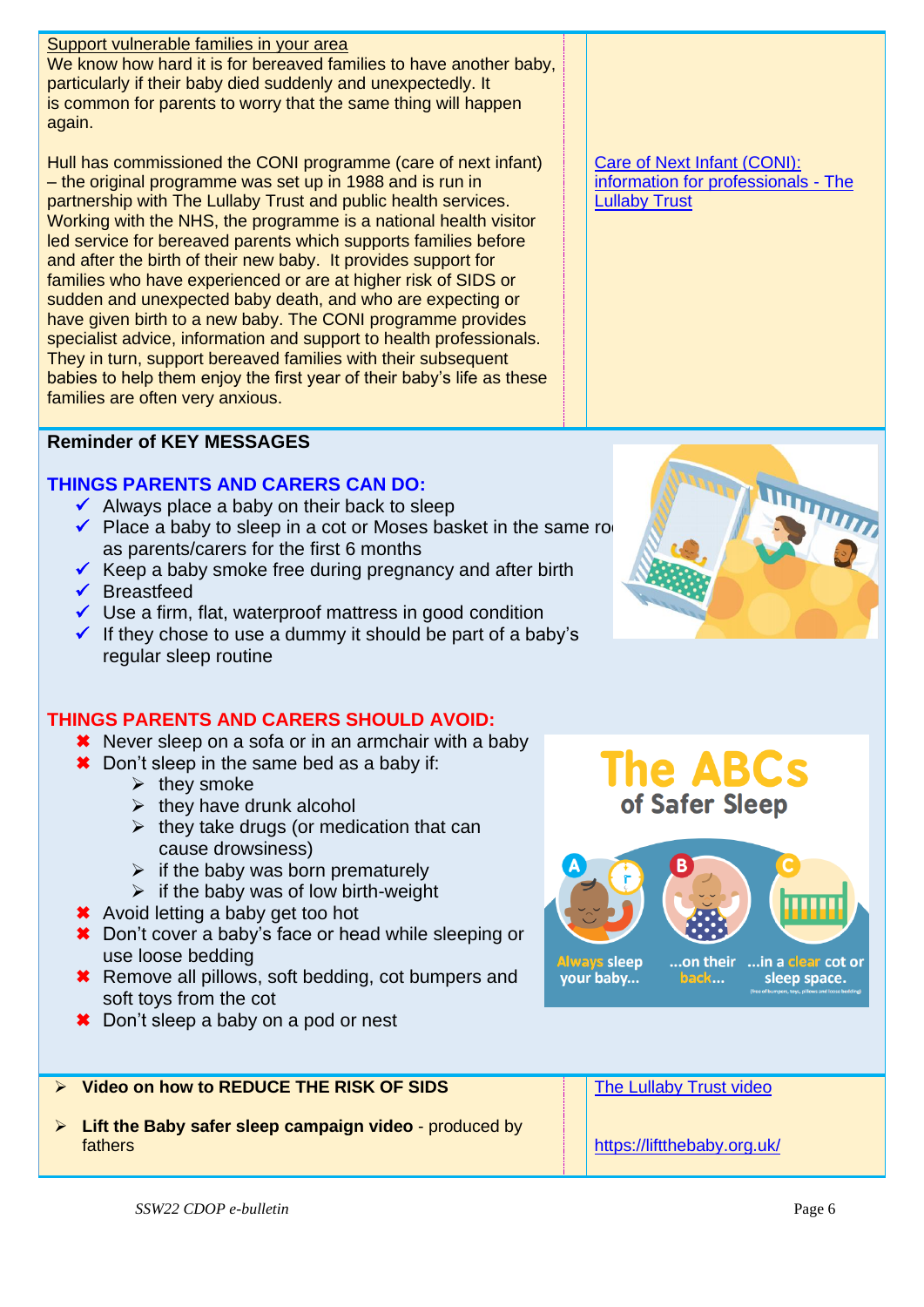| Bitesize presentations to signpost to families and carers<br>To access the presentations simply click the link and enter your<br>name and email address to register. You will then be able to<br>view the presentation:                                                                                                                                                                                                                                                                                                                                                                                                                                                                                                                                                                                                                                                                                                                                                                                                                                                                                                                                                                                                                                                                              |                                                    |  |  |  |
|------------------------------------------------------------------------------------------------------------------------------------------------------------------------------------------------------------------------------------------------------------------------------------------------------------------------------------------------------------------------------------------------------------------------------------------------------------------------------------------------------------------------------------------------------------------------------------------------------------------------------------------------------------------------------------------------------------------------------------------------------------------------------------------------------------------------------------------------------------------------------------------------------------------------------------------------------------------------------------------------------------------------------------------------------------------------------------------------------------------------------------------------------------------------------------------------------------------------------------------------------------------------------------------------------|----------------------------------------------------|--|--|--|
| the safest way to put your baby down to sleep for both<br>$\blacktriangleright$<br>daytime naps and at night.                                                                                                                                                                                                                                                                                                                                                                                                                                                                                                                                                                                                                                                                                                                                                                                                                                                                                                                                                                                                                                                                                                                                                                                        | Sleep position, sleep environment<br>and bedding   |  |  |  |
| the safest room temperature for your baby and the risk<br>➤<br>associated with overheating and overwrapping your baby.                                                                                                                                                                                                                                                                                                                                                                                                                                                                                                                                                                                                                                                                                                                                                                                                                                                                                                                                                                                                                                                                                                                                                                               | Overheating, temperature and<br>overwrapping       |  |  |  |
| checking for signs that your baby maybe unwell, how to<br>$\blacktriangleright$<br>use the Baby Check app and the importance of vaccinating<br>your baby.                                                                                                                                                                                                                                                                                                                                                                                                                                                                                                                                                                                                                                                                                                                                                                                                                                                                                                                                                                                                                                                                                                                                            | Baby ill-health, Baby Check app and<br>vaccination |  |  |  |
| $\triangleright$ the benefits of not smoking before and after your baby is<br>born.                                                                                                                                                                                                                                                                                                                                                                                                                                                                                                                                                                                                                                                                                                                                                                                                                                                                                                                                                                                                                                                                                                                                                                                                                  | <b>Smoking and e-cigarettes</b>                    |  |  |  |
| the benefits of <b>breastfeeding</b> .<br>$\blacktriangleright$                                                                                                                                                                                                                                                                                                                                                                                                                                                                                                                                                                                                                                                                                                                                                                                                                                                                                                                                                                                                                                                                                                                                                                                                                                      | <b>Breastfeeding</b>                               |  |  |  |
| IF WOMEN OR THEIR PARTNER SMOKES while they're<br>pregnant or after their baby is born, the risk of SIDS (also<br>known as cot death) is greatly increased<br>parents should also keep their baby out of smoky areas.<br>$\bullet$<br>Don't let people smoke near babies and keep homes, cars,<br>and other places where babies spend time, smoke free<br>If mother or their partner smoke, they should not share a<br>$\bullet$<br>bed with their baby as this greatly increases the chance of<br>SIDS even if they do not smoke in the bedroom<br>If mothers smoke 1-9 cigarettes a day during pregnancy,<br>$\bullet$<br>they are more than four times as likely to have a baby die<br>as a sudden infant death than a woman who didn't smoke<br>at all during pregnancy.<br>Even if women smoked when they were pregnant, they should still<br>try not to expose their baby to smoke after birth as this can help<br>reduce the risk of sudden infant death.<br>Where to get local smoking cessation support<br>Bump the Habit website has been<br>launched in Humber, Coast and Vale<br>to help pregnant women stop smoking<br>to give their baby the best start in life $-$<br>with their loved ones also encouraged<br>to quit at the same time to help them<br>succeed in kicking the habit. | <b>Bump The Habit website- Hull City</b>           |  |  |  |
| Parents can speak to their midwife or health visitor, or go directly to your LOCAL STOP SMOKING                                                                                                                                                                                                                                                                                                                                                                                                                                                                                                                                                                                                                                                                                                                                                                                                                                                                                                                                                                                                                                                                                                                                                                                                      |                                                    |  |  |  |

**SERVICE.** They will have seen many smoking, pregnant women, and are there to help. For advice and support call SmokeFree on 0800 022 4332 or visit nhs.uk/smokefree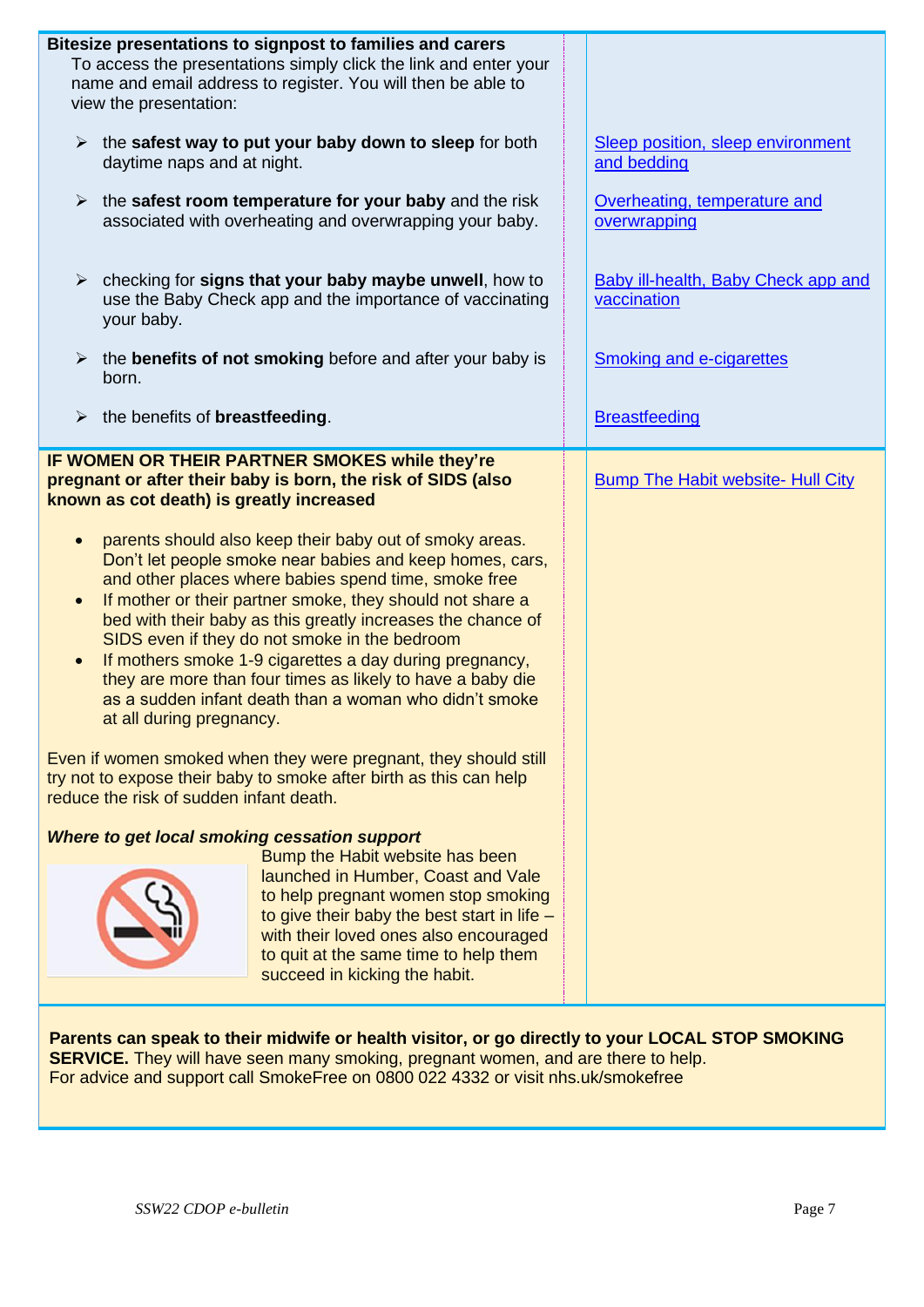

# **Did you know** that secondhand smoke is just as harmful as smoking?

#### There is no safe level of exposure to secondhand smoke.

People who regularly breathe in secondhand smoke, are more likely to develop the same diseases as smokers, including lung cancer, diabetes, strokes, and heart disease.

Children are particularly vulnerable, as they have less-developed airways, lungs, and immune systems, which can result in respiratory problems.

#### Most secondhand smoke is invisible and odourless, so no matter how careful you think you are being, people around you will still breathe in the harmful chemicals.

#### Dangers of smoking in the home

- Exposure to secondhand smoke poses serious risks to your family and friend's health.
- Children who live in a smoky home are at higher risk of breathing problems, asthma, and allergies.
- Mothers who breathe secondhand smoke while pregnant are at risk of a low birth weight baby, miscarriage and sudden infant death.
- Growing up in a smoking household increases the likelihood that a child will become a smoker themselves.
- Opening windows and using fans, does not remove secondhand smoke as smoke can linger in the air for two to three hours after you have finished a cigarette.

#### **Benefits of being smokefree**

• Your home will be free from cigarette smoke for vour child.

 $\mathbf{r}$ 

- You can protect your family and friends from developing passive smoking illnesses.
- The children of non-smokers have fewer illnesses, and they are less likely to become smokers themselves.
- You can save on average £128 each month, that's over £1,500 a year when you stop smoking.

The only way to protect your family and friends from secondhand smoke is to keep the environment around them smokefree.

If you want to stop smoking and make your home smokefree, we're here to help. Call our friendly Specialist Smokefree Advisors on **01482 977617** for free support.<br>Visit our website for more information on our services: **www.changegrowlive.org/smoke-free-hull** 

#### **THE LULLABY TRUST RESOURCES**

For increasing awareness and knowledge of safety advice and risks for your work with families

[How to reduce the risk of SIDS for](https://www.lullabytrust.org.uk/safer-sleep-advice/)  your baby - [The Lullaby Trust](https://www.lullabytrust.org.uk/safer-sleep-advice/)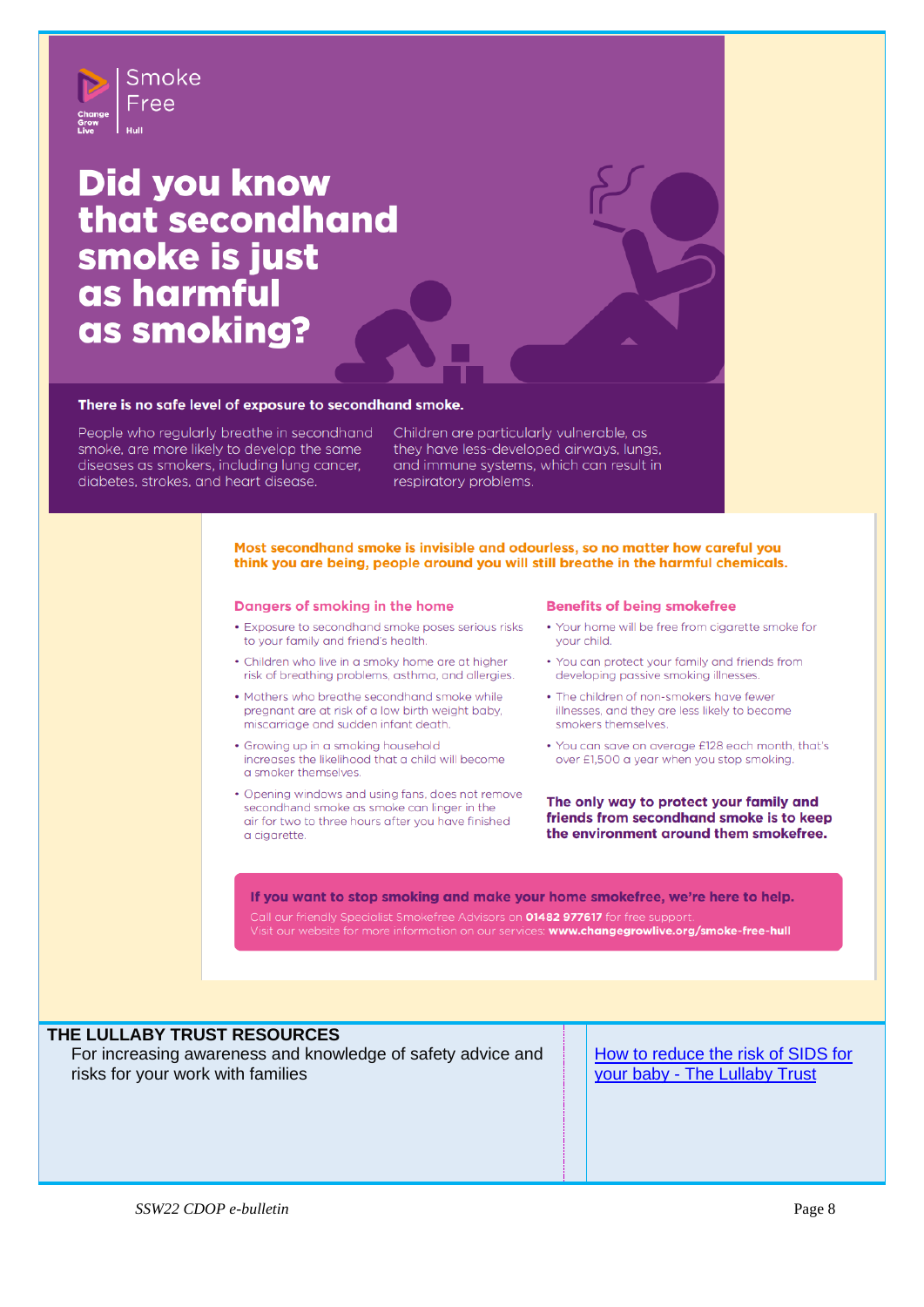| <b>FACTSHEETS</b><br>Aimed at parents to give additional information on specific areas<br>of advice:                                                                                                                                                                                                                                                                                                                                                                                                                    | <b>Back To Sleep</b><br>➤<br><b>Breastfeeding</b><br>➤<br>Car seats<br>➤<br><b>Dummies</b><br>➤<br>Mattresses, bedding and cots<br>$\blacktriangleright$<br><b>Smoking</b><br>$\blacktriangleright$<br>Temperature<br>$\blacktriangleright$<br><b>Twins</b><br>$\blacktriangleright$<br><b>Premature infants</b><br>$\blacktriangleright$ |
|-------------------------------------------------------------------------------------------------------------------------------------------------------------------------------------------------------------------------------------------------------------------------------------------------------------------------------------------------------------------------------------------------------------------------------------------------------------------------------------------------------------------------|-------------------------------------------------------------------------------------------------------------------------------------------------------------------------------------------------------------------------------------------------------------------------------------------------------------------------------------------|
| <b>COPING WITH SLEEP DEPRIVATION as a new parent can be</b><br>very challenging. It might seem like everyone else's babies sleep<br>more than yours or you may worry that you are doing something<br>wrong.                                                                                                                                                                                                                                                                                                             | <b>The Lullaby Trust advice</b>                                                                                                                                                                                                                                                                                                           |
| All babies are different, but it is normal for healthy babies to wake<br>during the night in their first few months of life. Newborn babies<br>have very small stomachs and will wake at least every two hours to<br>feed. A recent survey carried out by The Lullaby Trust shows 59%<br>of parents with babies under 1 year old say their baby sleeps for<br>less than 4 hours at a stretch. The results also showed that 44% of<br>parents think their baby should be sleeping for longer than they do<br>in reality. |                                                                                                                                                                                                                                                                                                                                           |
| It can seem challenging to follow safer sleep advice when you are<br>very tired and it may be tempting to do something different.<br>Following safer sleep advice for every sleep; day and night, is key<br>to reducing the chance of SIDS. Unfortunately, for some babies,<br>doing something different such as sleeping a baby on their tummy<br>on one occasion can put them at risk.                                                                                                                                |                                                                                                                                                                                                                                                                                                                                           |
| Extreme tiredness can be very hard to manage. If you are<br>struggling with lack of sleep it may help to reach out to others for<br>support. Sometimes it can feel uncomfortable asking for help, but<br>we aren't meant to do this alone and people are often willing. If a<br>trusted friend, family member or even a neighbour is able to watch<br>the baby for an hour or so while you catch up on sleep it can make<br>a difference.                                                                               |                                                                                                                                                                                                                                                                                                                                           |
| <b>PRODUCT GUIDE - to buying safer sleep essentials</b><br>Choosing what items your baby might need can be overwhelming.<br>To help with this The Lullaby Trust has put together a guide on how<br>to choose the products or items your baby needs to reduce the<br>chance of sudden infant death syndrome (SIDS).                                                                                                                                                                                                      | <b>Product Guide</b>                                                                                                                                                                                                                                                                                                                      |
| The National Child Mortality Database issued a safety notice about<br>sleep positioning devices - they do NOT recommend the use of<br>'sleep positioning devices' or rolled-up blankets and alike to<br>keep your baby in one position – unless you have been advised to<br>do so by a health professional for a specific medical condition.                                                                                                                                                                            | Do buy<br>Don't buy<br>Cot or Moses basket<br>X Pods/nests<br>$\vee$ Portable sleep space<br><b>X Pillows</b><br>$~\checkmark$ Mattress<br><b>X</b> Duvets                                                                                                                                                                                |
| The Lullaby Trust states that "it is much safer for your baby to be in<br>their cot with just the sheets or blankets, and no extras which could<br>be pulled over their face or cause an accident" – and this includes<br>sleep positioning devices. As babies grow stronger, they learn to<br>move and roll, and this is fine but always put babies on their back<br>for every sleep, day or night without additional devices.                                                                                         | $\mathcal{S}$ Sleeping bag or<br>X Thick bedding<br>sheets and a blanket<br><b>X Cot bumpers</b><br><b>X Hammocks</b><br>$\backsim$ Room thermometer<br>$\vee$ Car seat<br>X Sleep positioners<br><b>SAFETY NOTICE: Sleep positioning</b><br>devices - National Child Mortality                                                           |
|                                                                                                                                                                                                                                                                                                                                                                                                                                                                                                                         | Database (ncmd.info)                                                                                                                                                                                                                                                                                                                      |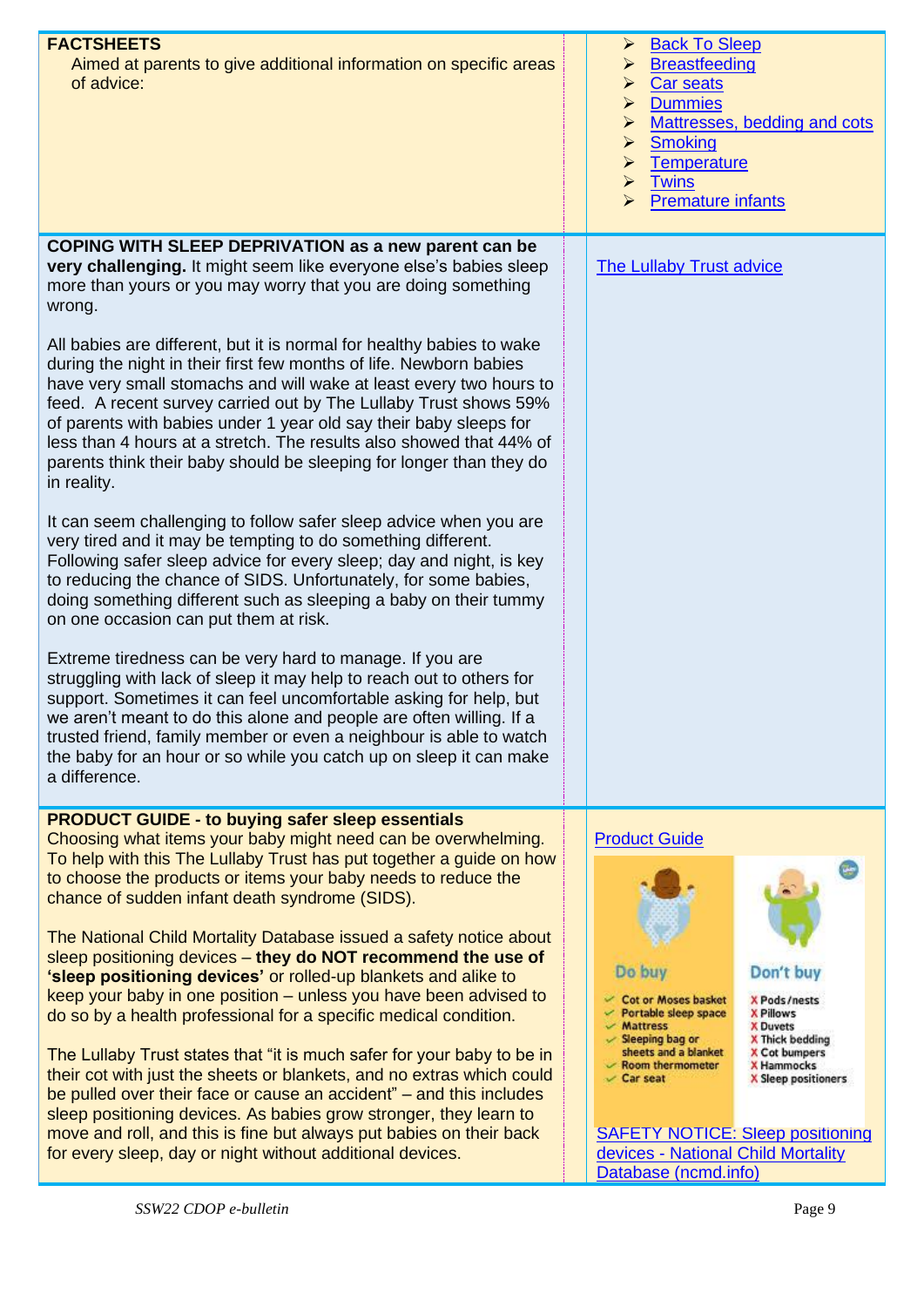| With cots, it is safest to keep them clear of any items such as<br>bumpers, toys and loose bedding (this includes travel cots where<br>additional mattresses should NOT be used). The Lullaby Trust<br>says, "the safest cot is a clear cot". While evidence on individual<br>items is not widely available, they suggest that it makes sense to<br>be "as cautious as possible". More specifically, they advise:<br>No pillows or duvets<br>$\blacktriangleright$<br>No cot bumpers<br>≻<br>No soft toys<br>≻<br>No loose bedding<br>$\blacktriangleright$<br>$\triangleright$ No products (such as wedges or straps) that will keep your<br>baby in one sleeping position.<br>Things don't have to be complicated!                                                                                                                                                                                     |                                             |
|----------------------------------------------------------------------------------------------------------------------------------------------------------------------------------------------------------------------------------------------------------------------------------------------------------------------------------------------------------------------------------------------------------------------------------------------------------------------------------------------------------------------------------------------------------------------------------------------------------------------------------------------------------------------------------------------------------------------------------------------------------------------------------------------------------------------------------------------------------------------------------------------------------|---------------------------------------------|
| <b>GAMES</b><br>Spot the risk - download a visual toolkit to facilitate<br>$\blacktriangleright$<br>discussions on reducing the risks of SIDS                                                                                                                                                                                                                                                                                                                                                                                                                                                                                                                                                                                                                                                                                                                                                            | <b>Spot the Risks</b><br>Spot the risk game |
| <b>BABIES WHO ARE BORN PREMATURELY are more</b><br>vulnerable, so safer sleep advice is especially important<br>Booklet to support families with premature babies – can be<br>downloaded or purchased from online shop.                                                                                                                                                                                                                                                                                                                                                                                                                                                                                                                                                                                                                                                                                  | <b>Lullaby Trust leaflet</b>                |
| Little Lullaby - BY YOUNG PARENTS, FOR YOUNG PARENTS,<br>where they can chat and share advice with other young<br>parents, and get support through pregnancy, birth and beyond.                                                                                                                                                                                                                                                                                                                                                                                                                                                                                                                                                                                                                                                                                                                          | https://littlelullaby.org.uk                |
| <b>CO-SLEEPING with your baby</b><br>Babies should be slept in a clear sleep space, which is easy to<br>create in a cot or Moses basket. We know however that families<br>also bed share, and so recommend making your bed a safer place<br>for baby whether you doze off accidentally or choose to bed share.<br>For safer co-sleeping:<br>Keep pillows, sheets, blankets away from your baby or any<br>other items that could obstruct your baby's breathing or<br>cause them to overheat. A high proportion of infants who<br>die as a result of SIDS are found with their head covered by<br>loose bedding.<br>Follow all of our other safer sleep advice to reduce the risk<br>$\bullet$<br>of SIDS such as sleeping baby on their back<br>Avoid letting pets or other children in the bed<br>Make sure baby won't fall out of bed or get trapped<br>$\bullet$<br>between the mattress and the wall | <b>The Lullaby Trust advice</b>             |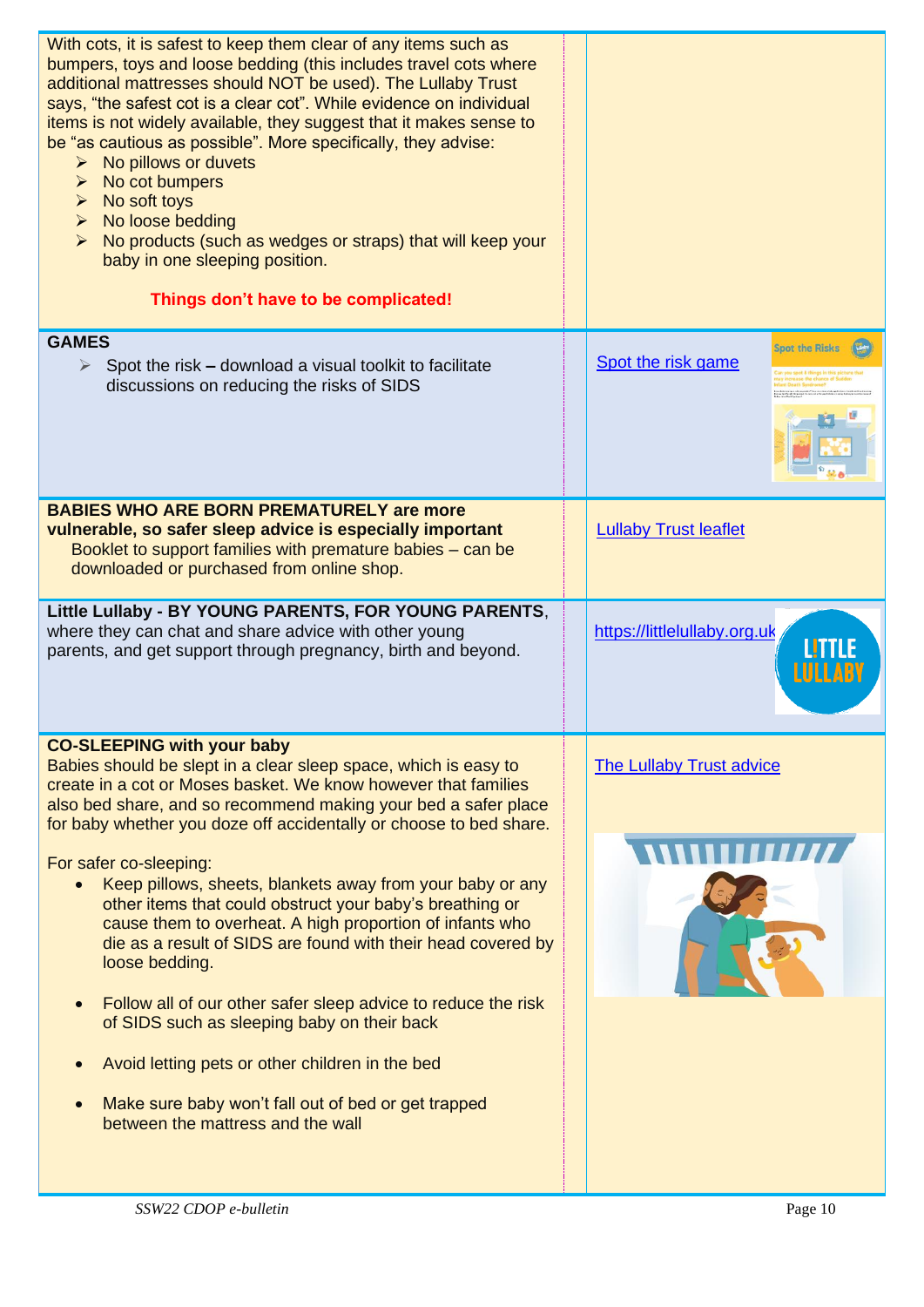# **WHEN NOT TO CO-SLEEP**

Some circumstances in which co-sleeping with your baby can be very dangerous:

- Either you or your partner smokes (even if you do not smoke in the bedroom)
- Either you or your partner has drunk alcohol or taken drugs (including medications that may make you drowsy)
- Your baby was born premature (before 37 weeks)
- Your baby was born at a low weight (2.5kg or 5½ lbs or less)
- Never sleep on a sofa or armchair with your baby, this can increase the risk of SIDS by 50 times
- You should never sleep together with your baby if any of the above points apply to you or your partner.

A survey of over 8,500 parents carried out by The Lullaby Trust has shown that 40% of parents have co-slept in dangerous circumstances such as on a sofa, having drunk alcohol or as a smoker.

Half of new parents admit to risking cot death when tired according to new survey - a survey of over 7,000 new parents carried out by The Lullaby Trust has shown that 46% have put their baby in an unsafe sleeping environment

**There is a myth that 'OVERLAYING' means rolling on to a baby,** but this is not true, having a sleeping baby who is too close to an object or person who cannot then move away if they get too hot or can't breathe is at risk of stopping breathing.

| <b>Safer Sleep Awareness Guide for CHILDMINDERS FOSTER</b><br><b>CARERS, NANNIES AND NURSERY SETTINGS</b><br>Whether you are caring for a baby or child in a foster care,<br>childminding, nannying or in a nursery setting, it is important that<br>you are aware of the risks of sudden infant death.                                                                                                                                                                                                                                             | <b>Guide for Childminders, Foster</b><br><b>Carers, Nannies and Nursery-</b><br><b>Settings</b>                                        |
|-----------------------------------------------------------------------------------------------------------------------------------------------------------------------------------------------------------------------------------------------------------------------------------------------------------------------------------------------------------------------------------------------------------------------------------------------------------------------------------------------------------------------------------------------------|----------------------------------------------------------------------------------------------------------------------------------------|
| Death of an infant while co-sleeping can be a CRIMINAL<br><b>OFFENCE!</b><br>$\triangleright$ Where the cause of death for an infant under 3 years is<br>suffocation (not caused by disease/foreign body etc.)<br>The infant was in or on any kind of furniture or surface<br>being used by the adult for the purpose of sleeping with<br>a person who has attained the age of 16 years.<br>o And that person was under the influence of drink or<br>a prohibited drug either when they went to bed or<br>at any later time before the suffocation. | Section 1(2) of the Children and<br>Young Persons Act 1933 was<br>amended by Part 5 Section 66 of the<br><b>Serious Crime Act 2015</b> |





Sleeping on a sofa with your baby increases the risk of Sudden Infant Death Syndrome by up to 50 times

[The Lullaby Trust survey](https://www.lullabytrust.org.uk/half-of-new-parents-admit-to-risking-cot-death-when-tired-according-to-new-survey/)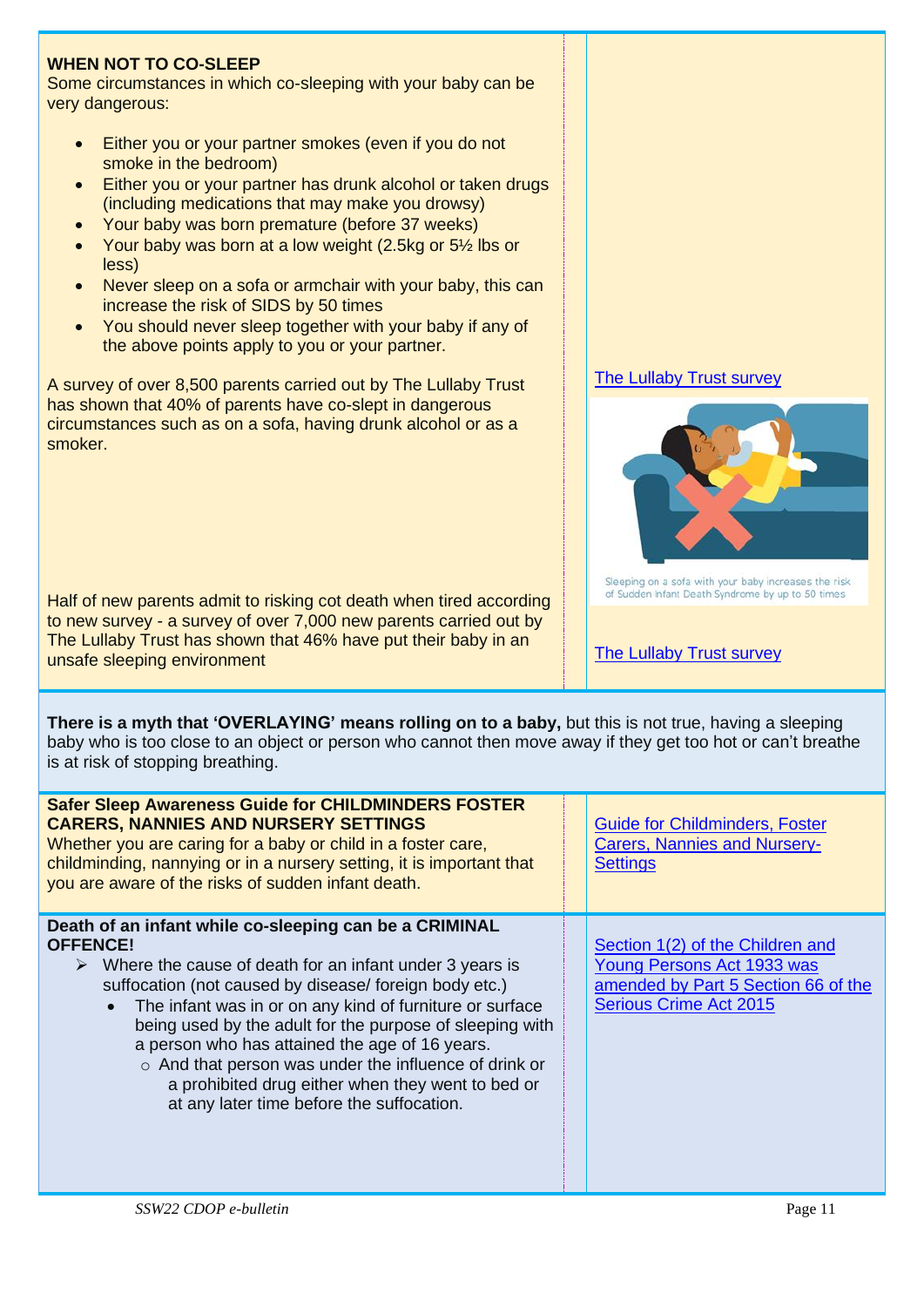### **RESEARCH, EVIDENCE and OTHER PROFESSIONAL RESOURCES**

➢ **Baby Sleep Information Source** (BaSiS) Website presenting research evidence about biologically normal sleep for human babies. Discusses how infant sleep may vary due to cultural behaviours and expectations such as what babies are fed, where they sleep, and how we interpret their needs.

Information is for:

- a) parents who wish to make informed choices about infant sleep and night-time care
- b) health practitioners who wish to share evidence-based information with parents about infant sleep.
- ➢ **NICE Postnatal Care**
- ➢ **unicef Co-Sleeping and SIDS - A Guide for Health Professionals**
- ➢ **2019 SIDS rates for England and Wales -** The latest results from the Office for National Statistics (ONS) showed that the average SIDS rate in England and Wales decreased from 0.32 per 1,000 live births in 2018 to 0.27 per 1,000 live births in 2019. In that time, the SIDS rate in Yorkshire and The Humber has increased from 0.43 per 1,000 live births in 2018 to 0.50 per 1,000 live births in 2019.
- ➢ **National Child Safeguarding Practice Review Panel's review into SUDI** - highlights that safer sleep is not always simple for families to follow. The most vulnerable families can sometimes face unexpected events and situations that test their usual sleep practices.
- ➢ **The Lullaby Trust has been funding cutting-edge research** into sudden and unexpected death of babies and young children since 1971. Advice to parents and professionals is based on peer-reviewed research from around the world.
- ➢ **National Institute for Health and Care Excellence (NICE) guidance** to clarify the association between co-sleeping and Sudden Infant Death Syndrome (SIDS) - Empowering families to make informed choices on co-sleeping with babies
- ➢ **Unexplained deaths in infancy, England and Wales: 2019 -** Annual data on sudden infant deaths in England and Wales and infant deaths for which the cause remained unascertained after a full investigation, with associated risk factors.

### BASIS – [Baby Sleep Information](https://www.basisonline.org.uk/)  [Source \(basisonline.org.uk\)](https://www.basisonline.org.uk/)



NICE quidance

[unicef guide](https://www.unicef.org.uk/babyfriendly/baby-friendly-resources/sleep-and-night-time-resources/co-sleeping-and-sids/)

[Yorkshire-The-Humber-SIDS-](https://www.lullabytrust.org.uk/wp-content/uploads/SIDS-Briefing-2022-Yorkshire-and-The-Humber.pdf)[Briefing-2022.pdf \(lullabytrust.org.uk\)](https://www.lullabytrust.org.uk/wp-content/uploads/SIDS-Briefing-2022-Yorkshire-and-The-Humber.pdf)

[Out of routine: A review of sudden](https://assets.publishing.service.gov.uk/government/uploads/system/uploads/attachment_data/file/901091/DfE_Death_in_infancy_review.pdf)  [unexpected death in](https://assets.publishing.service.gov.uk/government/uploads/system/uploads/attachment_data/file/901091/DfE_Death_in_infancy_review.pdf) infancy (SUDI) [in families where the children are](https://assets.publishing.service.gov.uk/government/uploads/system/uploads/attachment_data/file/901091/DfE_Death_in_infancy_review.pdf)  [considered at risk of significant harm](https://assets.publishing.service.gov.uk/government/uploads/system/uploads/attachment_data/file/901091/DfE_Death_in_infancy_review.pdf)  [\(publishing.service.gov.uk\)](https://assets.publishing.service.gov.uk/government/uploads/system/uploads/attachment_data/file/901091/DfE_Death_in_infancy_review.pdf)

**[The Lullaby Trust research](http://www.lullabytrust.org.uk/our-research)** 

[National Institute for Health and Care](https://www.nice.org.uk/news/press-and-media/empowering-families-informed-choices-co-sleeping-babies)  [Excellence \(NICE\) guidance](https://www.nice.org.uk/news/press-and-media/empowering-families-informed-choices-co-sleeping-babies)

[ONS statistical release-published](https://www.ons.gov.uk/peoplepopulationandcommunity/birthsdeathsandmarriages/deaths/bulletins/unexplaineddeathsininfancyenglandandwales/2019)  [August 2021](https://www.ons.gov.uk/peoplepopulationandcommunity/birthsdeathsandmarriages/deaths/bulletins/unexplaineddeathsininfancyenglandandwales/2019)